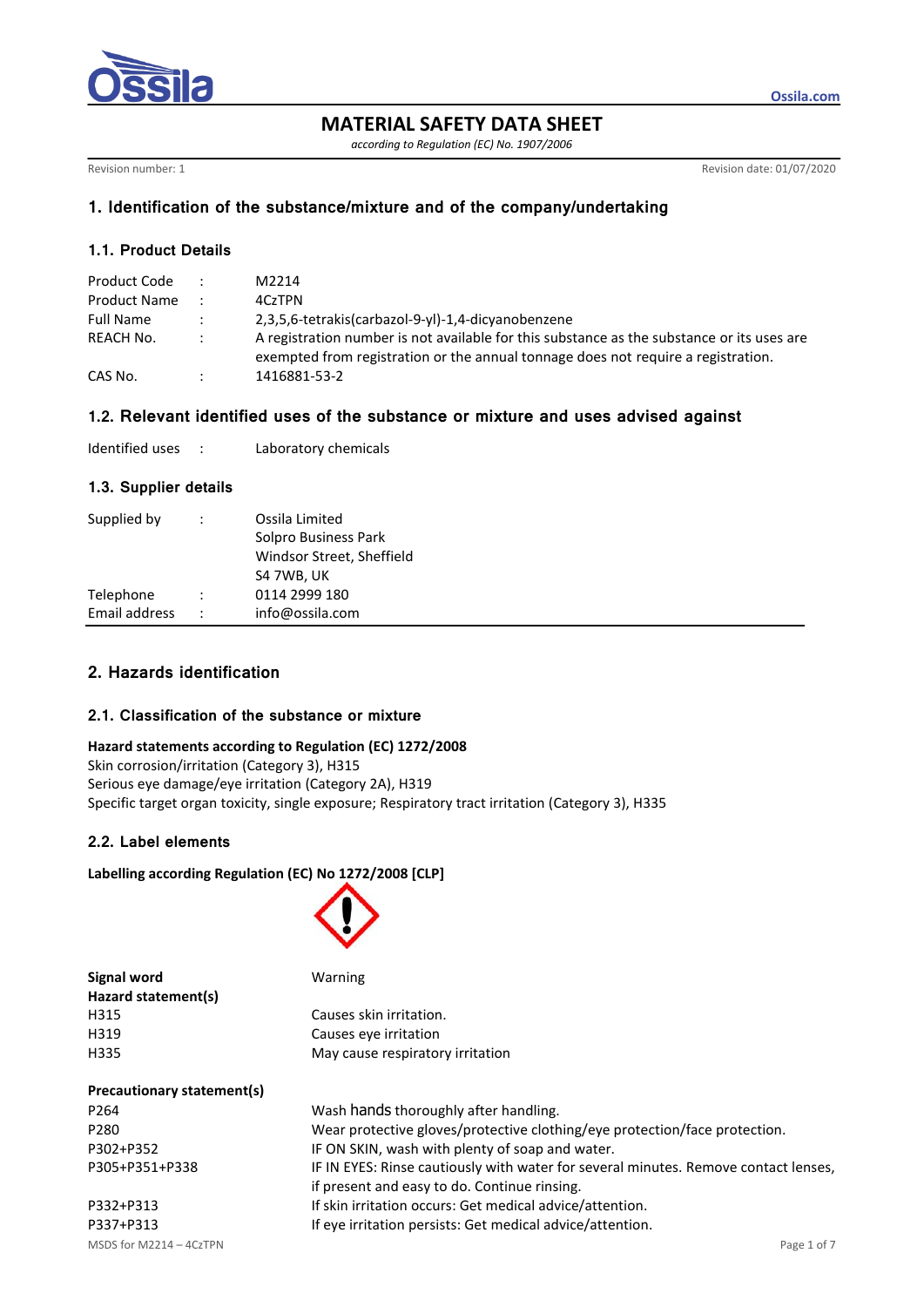P362 Take off contaminated clothing and wash before reuse.

**Supplemental information** None.

## **2.3. Other hazards**

None.

# **3. Composition/Information on ingredients**

### **3.1. Substances**

| Synonyms:        | ٠<br>٠ | 4CzTPN       |
|------------------|--------|--------------|
| Formula          |        | C56H32N6     |
| Molecular weight | ٠      | 788.27 g/mol |

### **Hazardous ingredients according to Regulation (EC) No 1272/2008**

| Component                                | CAS # | Weight %   CLP Classification                                       |
|------------------------------------------|-------|---------------------------------------------------------------------|
| $ 2,3,5,6$ -tetrakis(carbazol-9-yl)-1,4- |       | 1416881-53-2   <=100%   Skin Corr./Irrit. 3 (H31); Ser. Eye Dam. 2A |
| dicyanobenzene                           |       | (H319); STOT SE 3 (H335)                                            |

## **4. First aid measures**

## **4.1. Description of first aid measures**

#### **After Inhalation**

If inhaled, remove to fresh air. If not breathing give artificial respiration. Call a physician.

#### **After skin contact**

In case of skin contact, wash with soap and flush with copious amounts of water for at least 15 minutes. Remove contaminated clothing and shoes. Call a physician.

#### **After eye contact**

In case of contact with eyes, flush with copious amounts of water for at least 15 minutes. Assure adequate flushing by separating the eyelids with fingers. Call a physician.

#### **After Ingestion**

If swallowed, wash out mouth with water. Call a physician.

#### **4.2. Most important symptoms and effects, both acute and delayed**

The most important known symptoms and effects are described in section 11.

## **4.3. Indication of any immediate medical attention and special treatment needed**

No data available.

# **5. Fire fighting**

## **5.1. Extinguishing media**

**Suitable extinguishing media**: Dry chemical, alcohol-resistant foam, carbon dioxide or water spray. Consult with local fire authorities before attempting large scale fire-fighting operations.

MSDS for M2214 – 4CzTPN Page 2 of 7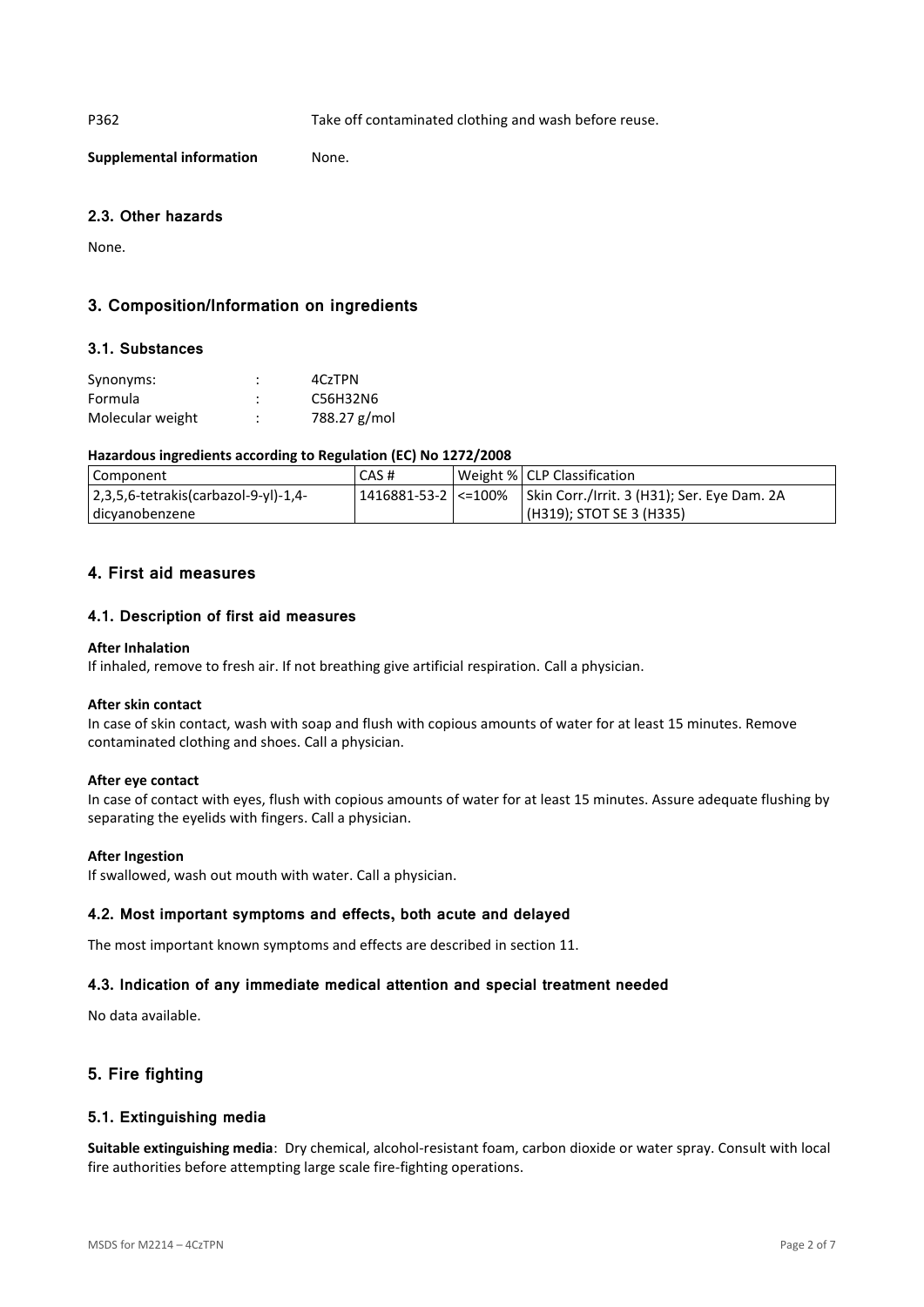## **5.2. Special hazards arising from the substance of mixture**

**Hazardous combustion products:** Carbon oxides, nitrogen oxides.

## **5.3. Advice for firefighters**

Wear a self-contained breathing apparatus if necessary. During a fire, irritating and highly toxic gases and vapours may be generated by thermal decomposition.

## **6. Accidental release measures**

### **6.1. Personal precautions, protective equipment and emergency procedures**

Wear personal protective equipment (section 8). Avoid dust formation. Ensure room is well ventilated.

## **6.2. Environmental precautions**

Do not let product enter drains.

## **6.3. Containment and cleaning**

Contain and clean up spill if safe to do so using an electrically protected vacuum cleaner or by wet-brushing. Dispose of dry waste in closed container for proper disposal according to local regulations.

## **7. Handling and storage**

## **7.1. Precautions for safe handling**

Avoid formation of dust and aerosols. Keep away from sources of ignition and avoid the build-up of electrostatic charge. Provide exhaust ventilation in places where dust is formed.

## **7.2. Conditions for safe storage, including any incompatibilities**

Store in a cool, dry and well-ventilated place inside of a tightly sealed container. Reseal containers that have been opened and keep upright to prevent leakage.

**Quality-related information:** No data available.

## **7.3. Specific end uses**

Use in laboratories.

## **8. Exposure controls / Personal protection**

### **8.1. Control parameters**

#### **Exposure limit sources**

Contains no substances with occupational exposure limit values.

## **Components with workplace control parameters**

None.

#### **Biological occupational exposure limits**

This product does not contain any hazardous materials with biological limits.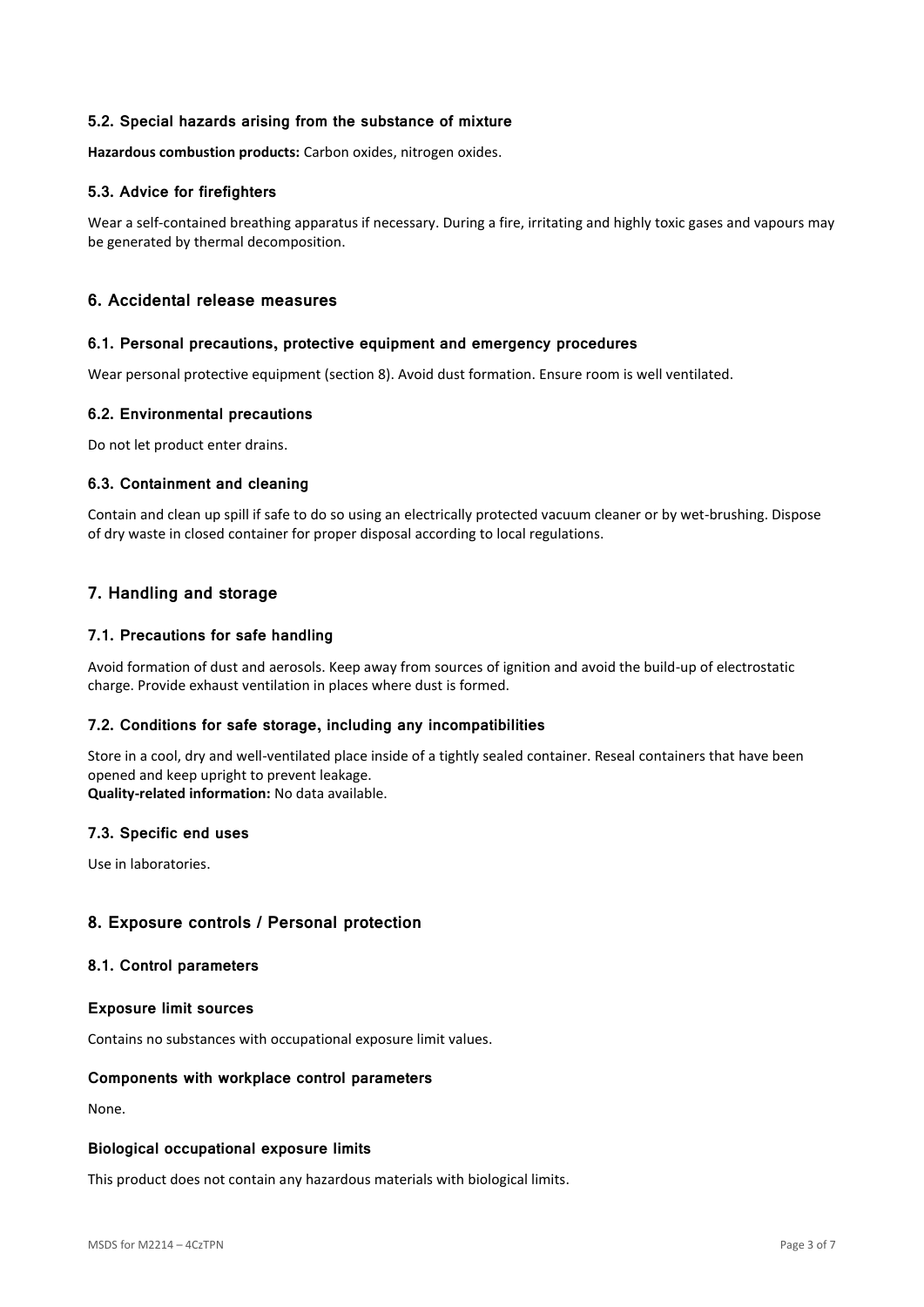## **8.2. Exposure controls**

### **Engineering measures**

Handle in accordance with good industrial engineering/laboratory practices for hygiene and safety. Ensure eyewash stations and safety showers are close to the laboratory workstation. Ensure good general ventilation is present when handling the product.

## **Personal protective equipment**

**Eyes:** Wear safety glasses with side-shields conforming to appropriate government standards such as NOISH (US) or EN166 (EU).

**Skin**: Handle with appropriate gloves and use proper glove removal technique to avoid skin contact. Dispose of gloves in accordance with applicable laws. Wash and dry hands.

The selected protective gloves have to satisfy the specifications of EU Directive 89/686/EEC and the standard EN 374 derived from it.

**Clothing:** Wear complete suit protecting against chemicals; the type of equipment should be appropriate for the concentration and amount of dangerous substance used.

**Respirators:** Where protection from nuisance dusts is needed, use type N95 (US) or type P1 (EN 143) dust masks. Use multi-purpose combination (US) or type ABEK (EN 14387) respirator cartridges as a backup to engineering controls. Respirators should be approved under appropriate government standards such as NIOSH (US) or CEN (EU).

### **General hygiene measures**

Wash thoroughly after handling. Wash contaminated clothing before reuse.

# **9. Physical and chemical properties**

#### **9.1. Information on basic physical and chemical properties**

| Appearance                             |                | Solid Orange powder/crystals |
|----------------------------------------|----------------|------------------------------|
| Odour                                  |                | No data available            |
| Odour threshold                        |                | No data available            |
| рH                                     |                | No data available            |
| Melting/freezing point                 |                | > 360 °C (lit.)              |
| Boiling point/range                    |                | No data available            |
| Flash point                            | $\ddot{\cdot}$ | No data available            |
| Evaporation rate                       |                | No data available            |
| Flammability                           |                | No data available            |
| <b>Explosive limits</b>                |                | No data available            |
| Vapour pressure                        |                | No data available            |
| Vapour density                         |                | No data available            |
| Relative density                       |                | No data available            |
| Solubility(ies)                        |                | No data available            |
| Partition coefficient: n-octanol/water |                | No data available            |
| Autoignition temperature               |                | No data available            |
| Decomposition temperature              |                | No data available            |
| Viscosity                              |                | No data available            |
| Explosive properties                   |                | No data available            |
| Oxidising properties                   |                | No data available            |
|                                        |                |                              |

# **9.2. Other safety information**

No data available.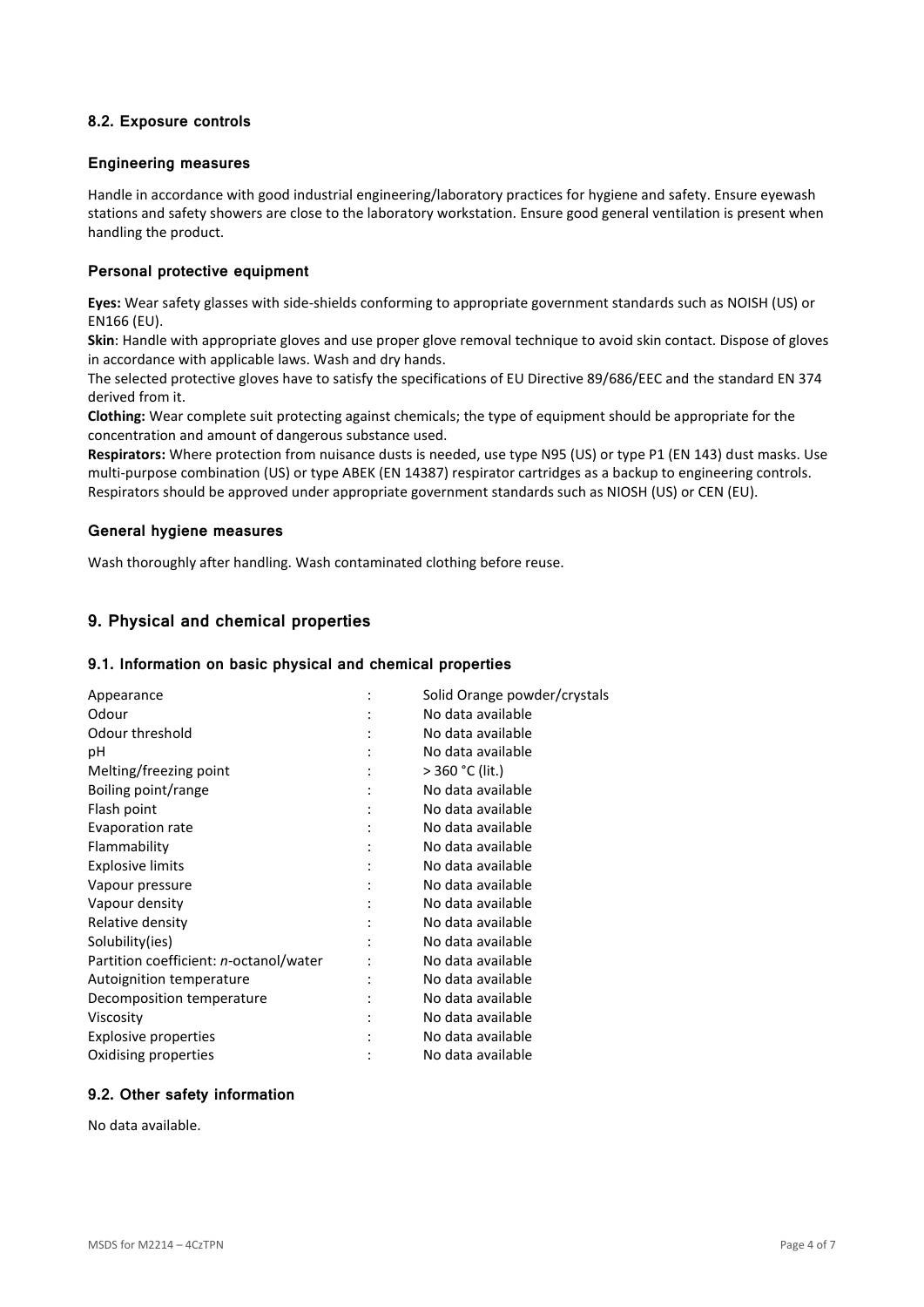# **10. Stability and reactiity**

## **10.1 Reactivity**

No data available.

## **10.2. Chemical stability**

Stable under normal temperatures and pressures under recommended storage conditions.

## **10.3. Possibility of hazardous reactions**

No data available.

## **10.4. Conditions to avoid**

No data available.

## **10.5. Incompatible materials**

Strong oxidising agents.

## **10.6. Hazardous decomposition products**

No known hazardous decomposition products.

# **11. Toxicological information**

## **11.1. Information on toxicological effects**

**Acute toxicity** No data available. **Skin corrosion/irritation** No data available. **Serious eye damage/eye irritation** No data available. **Respiratory or skin sensitization** No data available. **Germ cell mutagenicity** No data available. **Carcinogenicity** No data available. **Reproductive toxicity** No data available. **Specific target organ toxicity - single exposure** No data available. **Specific target organ toxicity - repeated exposure** No data available. **Aspiration hazard** No data available. **Routes of exposure** Eye contact, ingestion, inhalation, skin contact. **Signs and Symptoms of Exposure** Skin: inflammation (redness, swelling, itching and pain). Eyes: inflammation, tearing, impaired vision and pain. Inhalation: cough, nose and throat pain.

To the best of our knowledge, the chemical, physical, and toxicological properties have not been thoroughly investigated.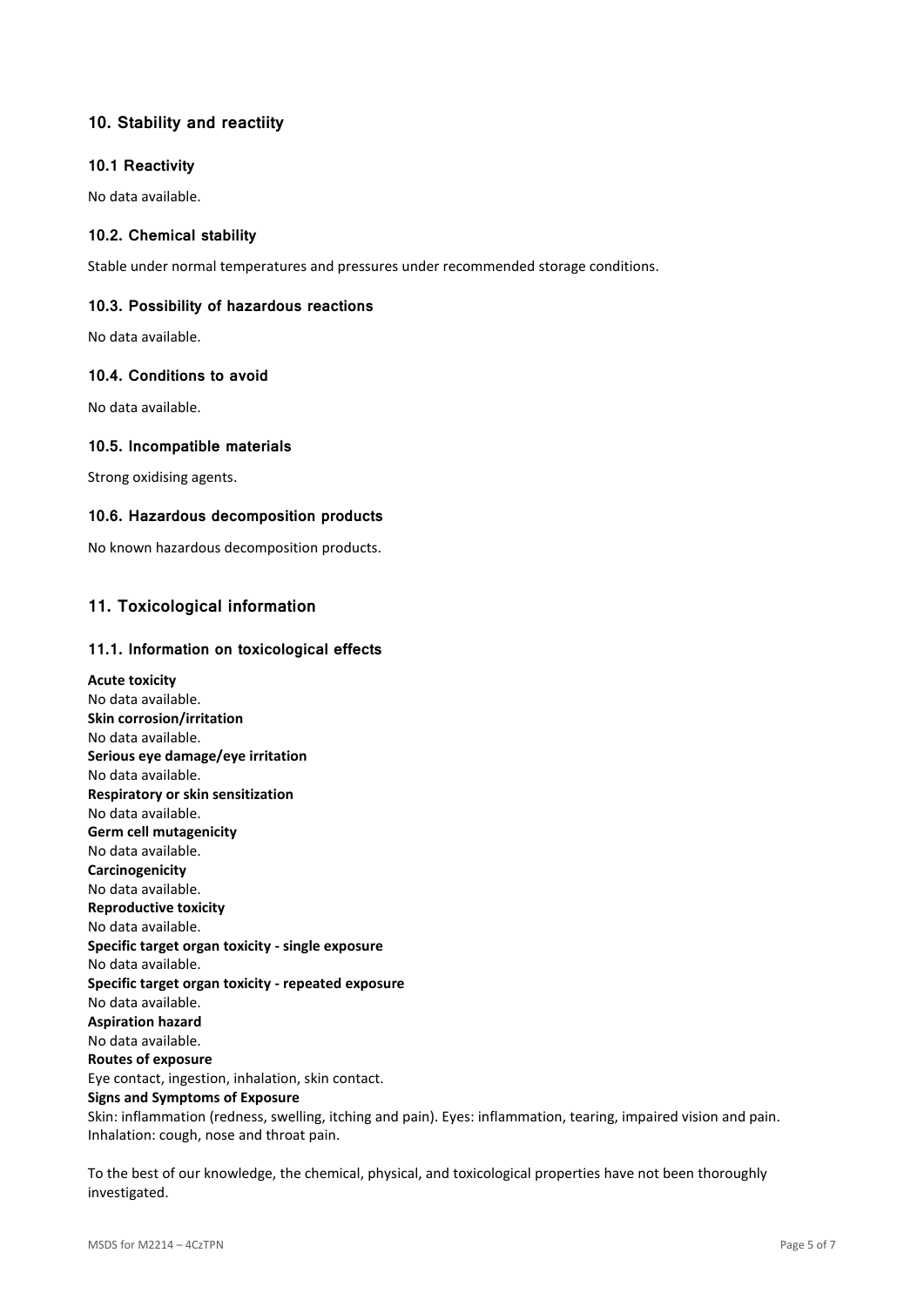# **12. Ecological information**

## **12.1. Toxicity**

No data available.

## **12.2. Persistence and degradability**

No data available.

## **12.3. Bioaccumulative potential**

No data available.

## **12.4. Mobility in soil**

No data available.

## **12.5. Results of PBT and vPvB assessment**

PBT/vPvB assessment not available as chemical safety assessment not required/not conducted.

## **12.6. Other adverse effects**

No data available.

# **13. Disposal**

## **13.1. Waste treatment methods**

#### **Product**

Burn in a chemical incinerator equipped with an afterburner and scrubber. Observe all federal, state and local environmental regulations and directives on waste and hazardous waste. Offer surplus material to a licensed professional waste disposal professional.

## **Contaminated packaging**

Dispose of as unused product.

# **14. Transport**

Non-hazardous for road, air and sea transport.

**IATA:** Not regulated as a hazardous material. **IMO:** Not regulated as a hazardous material. **RID/ADR:** Not regulated as a hazardous material.

# **15. Regulatory information**

This safety datasheet complies with the requirements of Regulation (EC) No. 1907/2006, the Registration, Evaluation, Authorisation and Restriction of Chemicals (REACH).

## **15.1 Safety, health and environmental regulations/legislation specific for the substance or mixture**

No data available.

## **15.2 Chemical safety assessment**

No chemical safety report/assessment was carried out for this product.